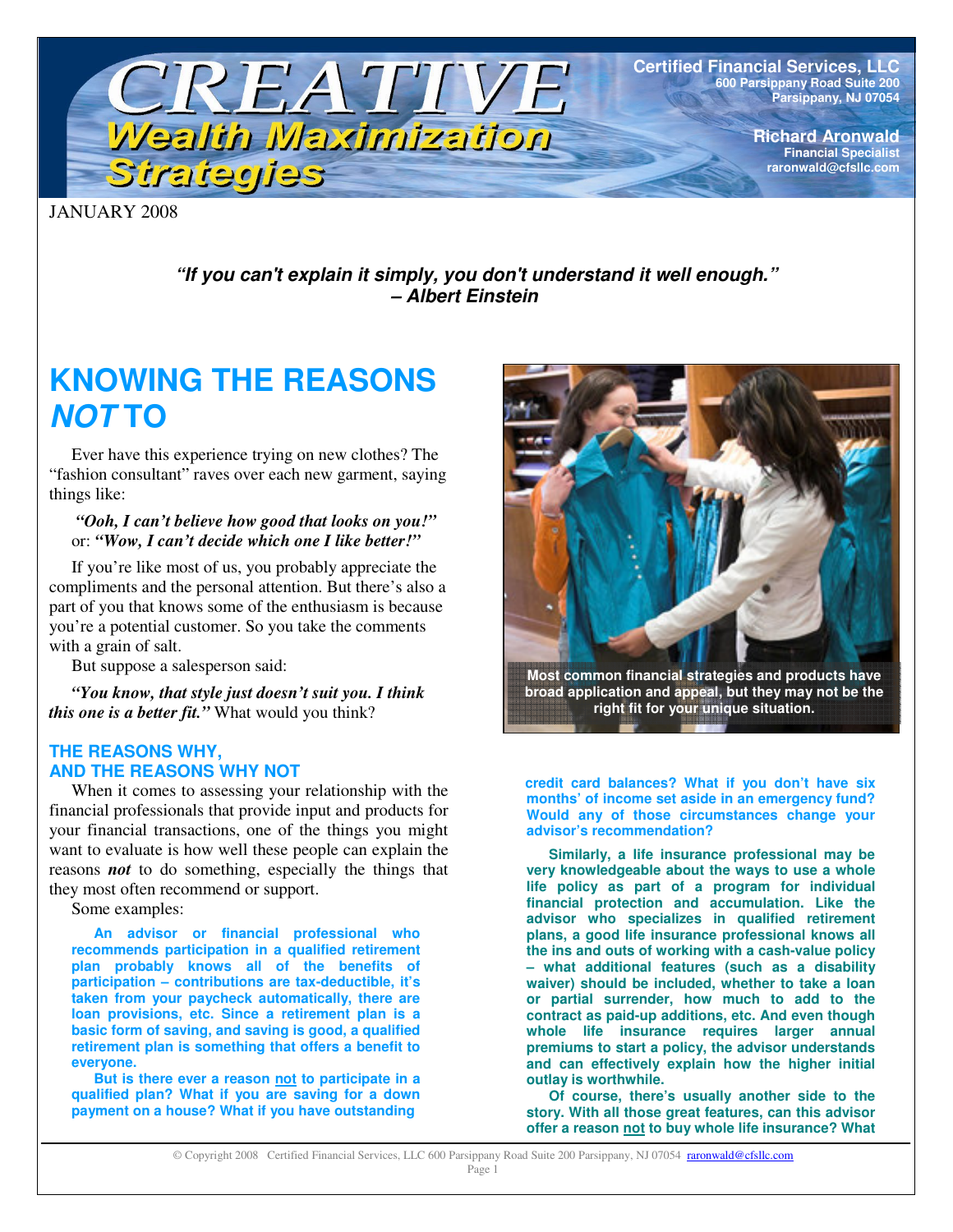#### **if there's an immediate need for more insurance protection than you can afford if all the coverage is whole life? Why would someone buy term insurance instead?**

From a consumer or client perspective, you want advisors that know both the reasons to participate in a particular strategy or product, and the reasons not to. Because while most common financial strategies and products have broad application and appeal, *they may not be the right fit for your unique situation.*

Ideally, competent advisors mention the reasons "not to" as part of their dialog with you. Either it comes in the course of "discovery" conversations about your objectives, current situation, and financial philosophies, or it is part of the education and explanation provided by the advisor when making a recommendation or offering an idea. But if the advisor doesn't bring up the "not to" reasons, be sure to ask. Getting an answer to the reasons "not to" is like getting a second opinion from the same doctor. It probably won't change the proposal, but it should give you an even clearer understanding as to why the proposal was made in the first place.

# **TWO CAUTIONARY THOUGHTS ON THE REASONS NOT TO**

**1. Beware the critic.** Getting a second opinion regarding any financial strategy may have merit. But be careful about someone with a narrow perspective or an ax to grind. Some people make a living out of telling people what not to do, and provide very little substance on what to do.

If you've had any exposure to the concept of life insurance, you soon pick up on the philosophical conflict between those who advocate term insurance and those who espouse the values of whole life or similar cashvalue policies. In their little corner of the universe, the divide can be as passionate as that between Yankee and Red Sox fans, or "dog" people vs. "cat" people, and the respective sides can be quite dogmatic about their positions.

Historically, both types of policies have a long track record in the marketplace. So regardless of what the critics might say, it appears both types of life insurance have a legitimate place in individual programs. Someone with a one-sided perspective is obviously missing what many consumers find beneficial.

It's the same with the evaluation of qualified retirement plans. Even as they proliferate in the workplace, there's still a lot of "non-qualified" accumulation going on as well. Again, the ongoing existence of several approaches to accumulation should be an indicator that all of them have some validity.

**2. If you aren't going to do this idea, what are you going to do instead?** Isaac Newton's first law of mechanical motion is the Law of Inertia: A body in a state

of rest tends to remain in such a state unless acted upon by an external force. The Law of Inertia has application to human psychology as well. Most of us tend to prefer stability and resist change.

When a financial professional challenges you with a new idea, it can be an external force that upsets your status quo. The easiest way to restore your psychological equilibrium is to find a way to dismiss the new idea or strategy. If you're looking for a reason not to do something simply because you don't want to – because you're too busy, or bored, or want to spend the money on something more "fun" – you can always find a reason; a reason to wait, a reason to revisit the issue later, a reason to push the issue aside.

But before you lock in on your reason not to go forward, entertain one more thought: If a trusted advisor gave you the reasons **not** to, but still believes your situation is one where taking action would be the most beneficial, are you sure you want to blow it off?

Go back to the department store example. As you try on several outfits, the fashion consultant steers you away from several lesser choices. But after much review, there's a moment where the fashion consultant says,

## *"Hey, that's a perfect fit for you."*

Are you going to ignore that input?

Asking financial professionals for the reasons not to do something is a way to make their input even more valuable to you. But getting better advice and better understanding doesn't mean much if you don't act on it. The purpose of getting the reasons not to do something is

# **"Those who lack knowledge about money usually don't have any." - Steve Kroening**

to get a better idea of what **to do**. Don't let not doing be your undoing.

# **HOW DO WE PLAN FOR A TAX THAT WE CAN'T PLAN FOR?**

(Note: This is a general discussion, and is not meant to be construed as tax or legal advice. You should consult your tax and/or legal advisor to discuss your specific situation.)

After a short hiatus, the federal estate tax is back in the news. But just because the estate tax is a topic of discussion doesn't mean anyone knows what's going to happen. And since that's the case, it is a bit difficult to make any concrete financial decisions regarding estate planning.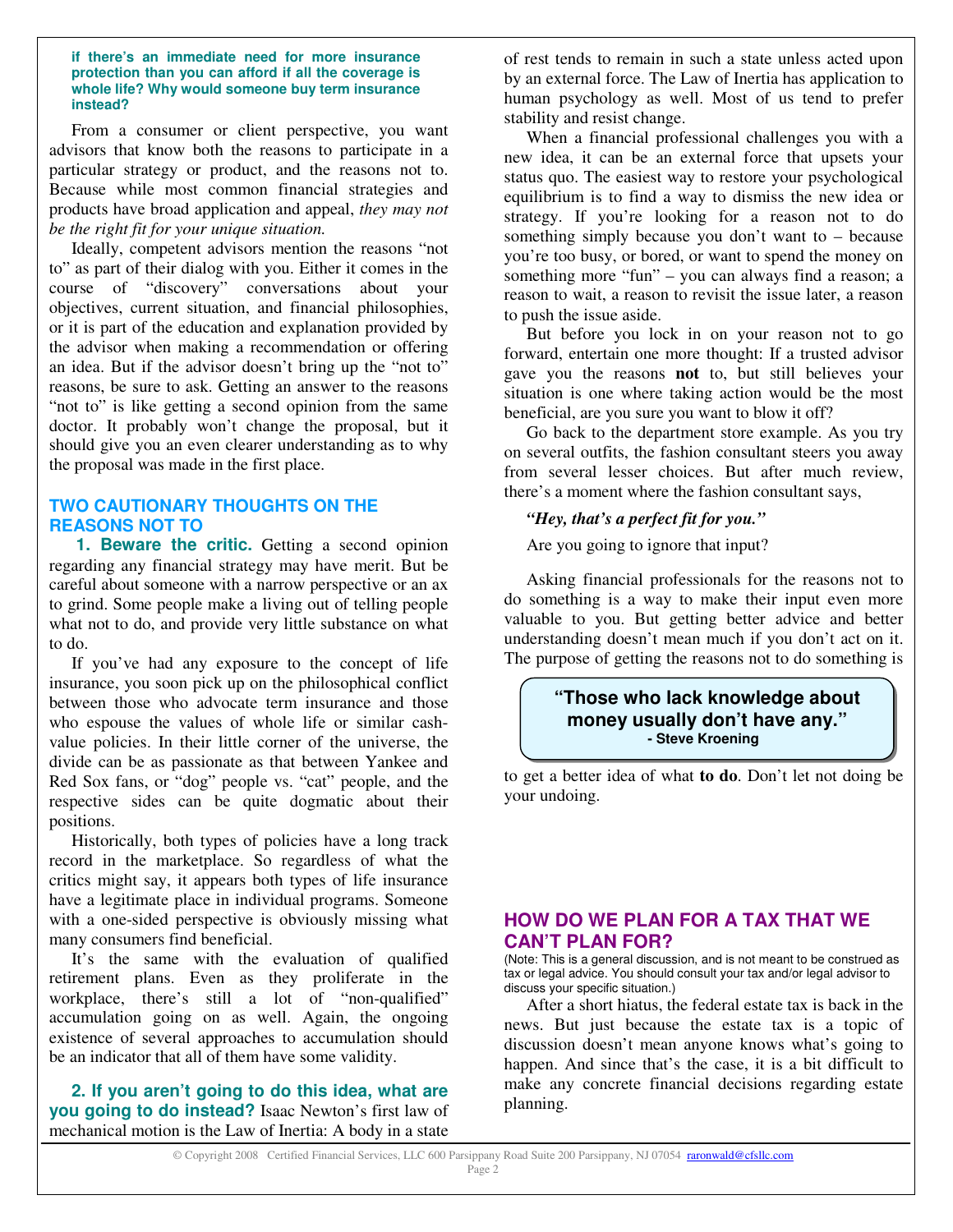A brief review: Before 2001, a federal estate tax was applied to estates exceeding \$675,000. The tax was applied only on the amount above the exemption, but rates were steep, topping out at 55% as the amount over the \$675,000 exemption increased. Reforms passed in

2001 gradually phased out the tax by increasing the exemption (currently at \$2 million for 2008) and decreasing the tax rates on the excess (top rate is now 45%). By 2010, the phase-out will be complete – no estate tax whatsoever.

However…in 2011, estate taxes are scheduled to return to their 2001 levels with only a \$1 million exemption.

This quirky legislation is the political by-product of significant philosophical differences. The ten-year law was a way to

satisfy some constituencies now, but force further debate at a later date.

On one side, there are those who declare that imposing any additional tax on assets just because someone dies is unfair. After all, the assets (or the wages earned to acquire them) have already been taxed once. What is it about dying that gives the government a reason to assess more taxes? Opponents of the estate tax further argue that the tax often forces family-owned businesses to close rather than be passed on to successive generations because the estate values are frequently tied to illiquid assets like property and equipment. In order to satisfy the tax, the assets must be sold. Without assets, the business is no longer viable.

On the other side there is the belief that eliminating the estate tax would allow for dangerous "dynasties of wealth" to arise, and this condition would ultimately weaken the country. Surprisingly, one of the most vocal advocates for preserving the estate tax is Warren Buffett, one of the richest individuals in the world. As Buffett sees it, decreasing the amount of wealth that can be transferred to others encourages individual success and ensures that no group of individuals can use their disproportionate wealth to gain an unfair material, social or political advantage. Quoted in a November 19, 2007 *National* Underwriter article, Buffett told a November 14<sup>th</sup> Senate Finance Committee hearing, "I believe in keeping the equality of opportunity."

Proponents of the tax note that it affects less than  $1\%$ of the American population, yet a December 10, 2007 *Wall Street Journal* opinion piece said surveys show "70% of voters favor a full repeal." And Buffet, while supporting the estate tax concept, called the current tax regulations "an abomination."

So what's going to happen?

Probably nothing for awhile. Given the strong feelings on both sides of the argument and the legislative majorities required to change the law, a lot of discussion

**Life insurance doesn't eliminate**

**the estate tax, it just gives heirs more resources to pay** it.

would very likely result in heated comments, but no action. As a result of the philosophical stalemate, Senator Max Baucus (D-Mont) the chairman of the committee believes the estate tax will remain in some fashion. "I think everyone in this room knows we're not going to

repeal the estate tax. It's not going to happen in the foreseeable future." But since there's no political upside to acting earlier than 2011, it's unlikely the debate will result in a definitive estate tax standard which individuals can use to solidify their estate plans.

Under the current estate tax structure, life insurance is often used to either preserve or pass on assets that might have been lost due to taxes. Owning life insurance doesn't eliminate the estate tax,

it just gives heirs more resources to pay it. At death, the proceeds from a life insurance policy can provide an immediate source of liquidity. This infusion of cash may be used to pay the tax, preserve other real assets for the heirs, or gives heirs the time to liquidate assets from a position of strength, rather than at a discount as a result of a tax deadline.

While a complete repeal of the estate tax could theoretically eliminate the value of life insurance in estate planning, the prudent approach would be, at minimum, to continue policies already in force. Additionally, it is important to understand that the positioning and ownership of policies in the estate plan can affect their use. If you're attempting to use life insurance as a contingency plan for an uncertain tax, you must consult with knowledgeable advisors.

A cynic might say that the estate-tax uncertainty represents an ideal government arrangement. Because no one knows what the tax structure will be, no one can plan to avoid it. Lawmakers have the latitude to include or exempt assets based on current conditions, so even the "best-guess" estate plans of today could be thwarted tomorrow. Indeed, the harsher critics of the current estate tax have noted that the financially workable solution for

those with estates is to plan on dying in 2010. But that's a rationale no one can rationally accept.



# **THE UGLY MATH OF ONE BAD YEAR**

**Here's an easy riddle:**

Up. Down. Down some more.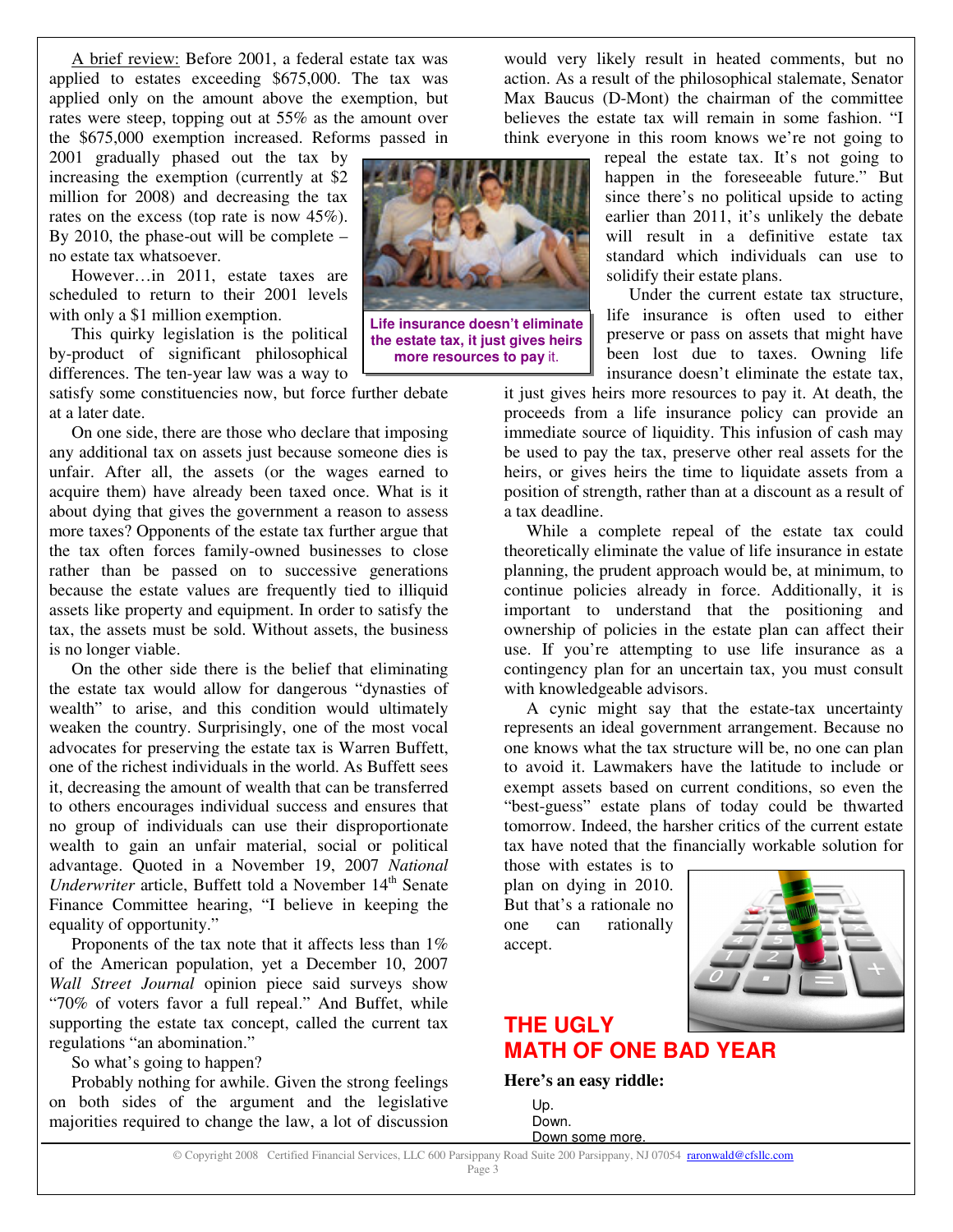Up. Down – in a hurry. Up. Up again. Down, then up in the same day.

### **Who am I?**

- a. a schizophrenic
- b. the stock market
- c. a roller coaster
- d. all of the above

Those answering "a" or "d" may want to consider professional help. Those answering "c" are having more fun than the rest of us. But for all those who quickly identified with "b," keep reading.

You may not be aware of the exact numbers, but you probably understand stock markets have been somewhat erratic in the past few months. They move up, they move down; there's no significant trend. Combined with the fall-out from the sub-prime mortgage situation, some people warn that investors may be on the verge of sustaining some substantial losses.

Historically, this would not be an unusual occurrence.

the losses you incur may have a greater impact on your total wealth than the gains you make.

Recessions, depressions, and bear markets have been a regular part of the financial landscape just as much as upward trends, booms and bull markets. History suggests that even

with the ups and downs, the long-term returns are worth it (see the "*Buy-And-Hold Works Best – When The Hold Is For 30 Years*" article in this issue), so we have been conditioned to accept some losses along the way. But that doesn't mean that financial losses – from any financial decision – are trivial things.

Losing money is a concept that perhaps doesn't get as much attention as it should in financial programs, but in many ways, the losses you incur may have a greater impact on your total wealth than the gains you make. There are a number of mathematical examples to illustrate this idea.

Here's a simple illustration. Suppose you have \$10,000 in some non-guaranteed financial vehicle (i.e., the account values may fluctuate). For three years in a row, the account delivers a 10% annual return. At the end of the third year, your account would have grown to \$13,280. Here's the progression:

### **Beginning balance: \$10,000 Annual Return**

| End of Year 1: | $$11,000 + 10\%$ |  |
|----------------|------------------|--|
| End of Year 2: | $$12,100 + 10\%$ |  |
| End of Year 3: | $$13,310 + 10\%$ |  |

So far, so good.

But let's assume that in the fourth year you experience a loss, which while not desired, was not wholly un-

expected. The loss is 10%. Your account balance drops to \$11,979.

| Beginning balance: \$10,000 Annual Return |                  |  |
|-------------------------------------------|------------------|--|
| End of Year 1:                            | $$11,000 + 10\%$ |  |
| End of Year 2:                            | $$12,100 + 10\%$ |  |

| End of Year 2: | $$12,100 + 10\%$ |  |
|----------------|------------------|--|
| End of Year 3: | $$13,310 + 10\%$ |  |
| End of Year 4: | $$11,979 - 10\%$ |  |

Three out of four years you gained 10%, right? But consider the impact of the one bad year: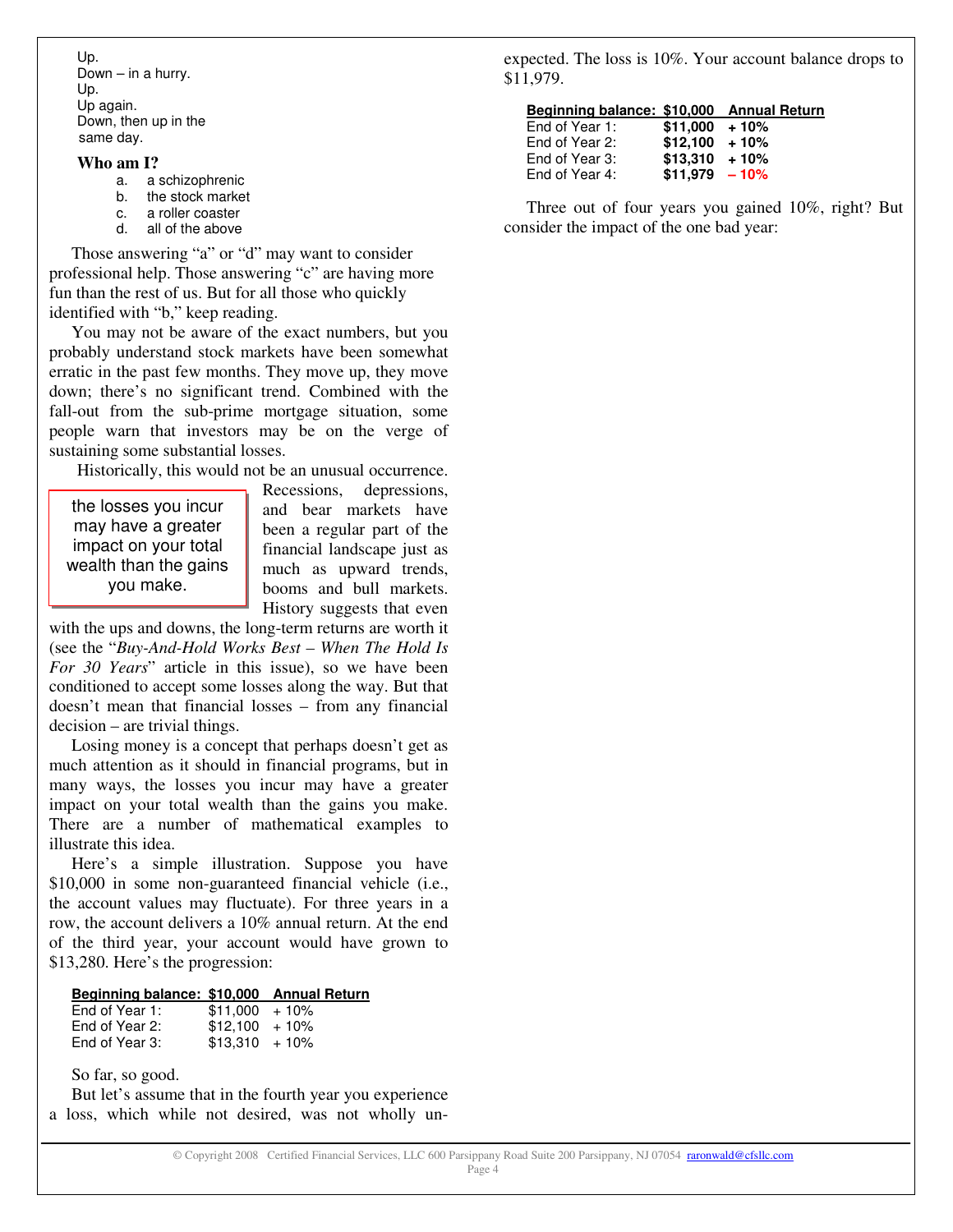### **The average annual return was more than**

**halved.** Through the first three years, the average annual return was 10%. But the one bad year reduces the average annual return for the four-year period to just 4.62%!

**In order to get back to averaging 10% a year, your investment must earn over 34%** in the fifth year! Look at the math.

Here's what comes from five years of steady 10% annual returns:

|  |  |  |  | Beginning balance: \$10,000 Annual Return |
|--|--|--|--|-------------------------------------------|
|--|--|--|--|-------------------------------------------|

| $$11,000 + 10\%$ |        |
|------------------|--------|
| $$12,100 + 10\%$ |        |
| $$13.310 + 10\%$ |        |
| \$14,641         | $+10%$ |
| $$16.105 + 10\%$ |        |
|                  |        |

But if there's a blip in the fourth year, making up for it in one year requires a steep increase.

### **Beginning balance: \$10,000 Annual Return**

| End of Year 1: | $$11,000 + 10\%$ |                    |
|----------------|------------------|--------------------|
| End of Year 2: | $$12,100 + 10\%$ |                    |
| End of Year 3: | $$13.310 + 10\%$ |                    |
| End of Year 4: | $$11.979 - 10\%$ |                    |
| End of Year 5: |                  | $$16,111 + 34.5\%$ |
|                |                  |                    |

Even if you don't try to recover the loss in one year, it would take six years of earning 13.5% each year to average 10% for 10 years – all because of one bad year.

| Beginning balance: \$10,000       |          | <b>Annual Return</b>          |
|-----------------------------------|----------|-------------------------------|
| End of Year 1:                    | \$11,000 | + 10%                         |
| End of Year 2:                    | \$12,100 | $+10%$                        |
| End of Year 3:                    | \$13,310 | $+10%$                        |
| End of Year 4:                    | \$14,641 | + 10%                         |
| End of Year 5:                    | \$16,105 | + 10%                         |
| End of Year 6:                    | \$17,716 | + 10%                         |
| End of Year 7:                    | \$19,487 | + 10%                         |
| End of Year 8:                    | \$21.436 | $+10%$                        |
| End of Year 9:                    | \$23.579 | $+10%$                        |
| End of Year 10:                   | \$25,937 | + 10%                         |
|                                   |          |                               |
|                                   |          |                               |
| Beginning balance: \$10,000       |          | <b>Annual Return</b>          |
| End of Year 1:                    | \$11.000 | + 10%                         |
| End of Year 2:                    | \$12,100 | + 10%                         |
| End of Year 3:                    | \$13,310 | $+10%$                        |
| End of Year 4:                    | \$11,979 | $-10%$                        |
| End of Year 5:                    | \$13,626 | $+13.5%$                      |
| End of Year 6:                    | \$15,500 | $+13.5%$                      |
| End of Year 7:                    | \$17,631 | $+13.5%$                      |
| End of Year 8:                    | \$20.055 | $+13.5%$                      |
| End of Year 9:<br>End of Year 10: | \$25,950 | $$22.813 + 13.5\%$<br>+ 13.5% |

In the conventional paradigm, the opportunity for increased return comes with increased risk. Thus, you could argue that increasing your annual return to 13.5% from 10% means increasing the risk by 35%.

### **Remember, this is all the result of one bad year!**

Frankly, there's very little market appeal to "loss prevention" – high rates of return grab headlines. (In today's economic climate, how interested would you be in an accumulation vehicle that averaged only 4.62% over four years?) But if you really care about maximizing your wealth, you should expend some planning energy on avoiding losses. The fewer setbacks, the less you have to "catch up."

**HOW GOOD IS YOUR LOSS PREVENTION STRATEGY? HOW MUCH IS IT COSTING YOU IF YOU DON'T PAY CLOSER ATTENTION TO LOSSES – BEFORE THEY OCCUR!**

# **BUY-AND-HOLD WORKS BEST – WHEN THE HOLD IS FOR 30 YEARS**

With all the turmoil from the sub-prime mortgage crisis and fluctuating interest rates, stock market price have been rather volatile in the past year. When prices start going up and down, up and down, the natural tendency is to try to figure when to get out. But according to Jonathan Clements in a November 21, 2007 column in the *Wall Street Journal*, "even as investors grow more restless, the big money continues to be made by those who stay the course."

Clements cites a study by Charles Farrell, using data from Morningstar's Ibbotson Associates that analyzed

stock market returns of 52 rolling 30-year periods beginning with 1926 to 1965, and ending with 1977 to 2006. In each case, \$10,000 was deposited

68% of the gain came in the last 10 years of the 30-year period.

into a hypothetical portfolio consisting of a 70-30% mix of blue chip stocks and intermediate government bonds. While all portfolios made money, the gains varied widely for the 30-year periods, ranging from an inflationadjusted \$900,000 for the period 1928-1957 to \$1.6 million for 1970-1999.

Page 5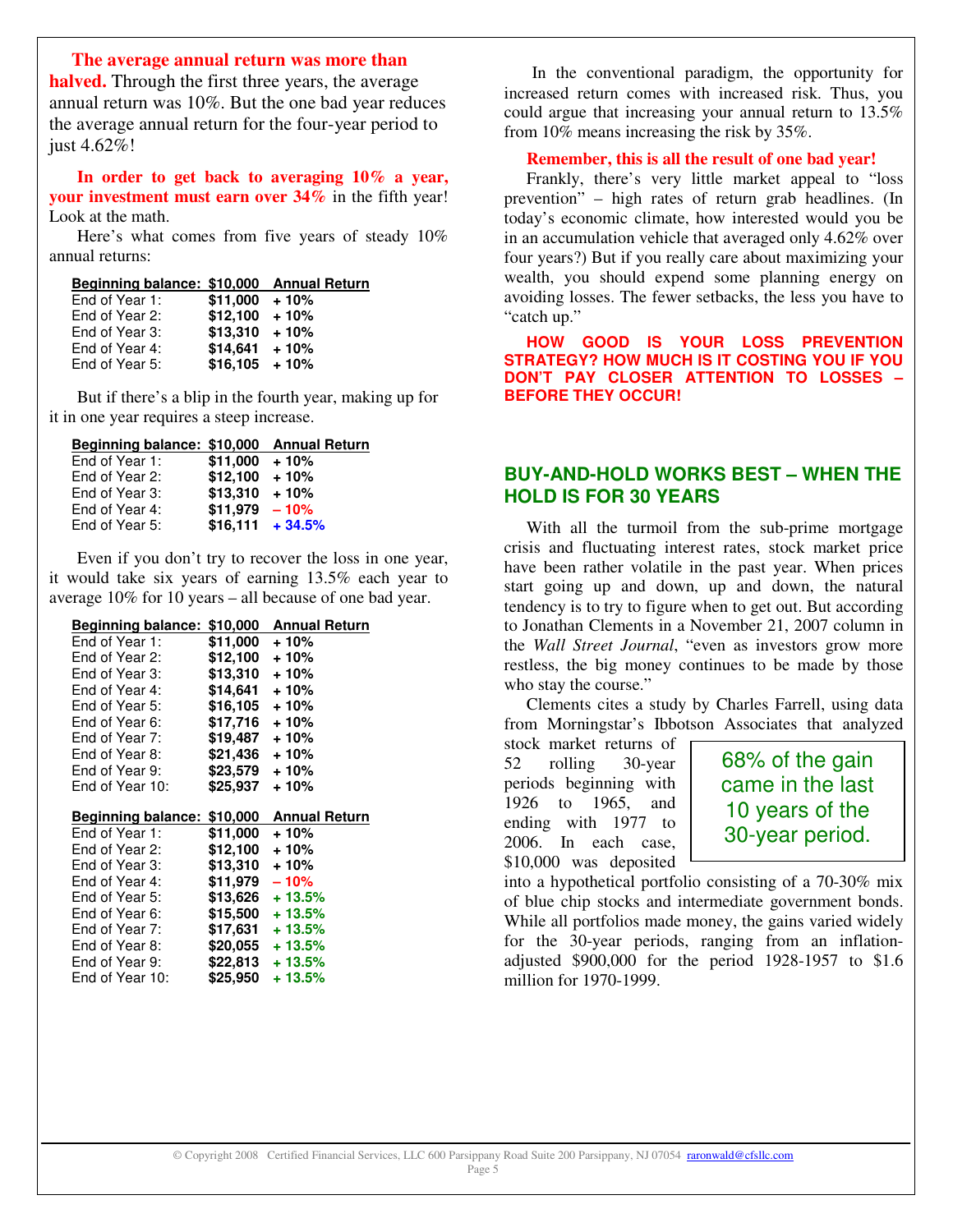However, the most interesting finding from the study was *when* the growth occurred. Mr. Farrell concluded that, on average, 68% of the gain came in the last 10 years of the 30-year period. This was not so much a matter of timing, but rather the mathematical nature of compounding. "Once you get to a certain portfolio size," says Farrell, "the dollar gains are just huge."

In reality, the report isn't so much about the stock market as it is the ability to have a long time horizon for accumulation. Slow and steady accumulation yields solid results, but in vehicles which often fluctuate in value, the length of "hold time" may be the ultimate determiner of profitability.



# **THAT NEEDS REGULAR ATTENTION**

Perhaps you noticed an item from the week of December 3, 2007 that appeared in the major wire services…

A wealthy London widow who had outlived both her husband and lone son, repaid the kindness shown to her by a family that owned a Chinese restaurant by leaving them a \$21 million inheritance. The woman, Golda Bechal, had stated in a 1994 will that she wanted Kim Sing Man and his wife, Bee Lian to be the beneficiaries of her estate upon her death.

Sad and alone following the deaths of her husband and son, Ms. Bechal became close friends with the couple that operated a Chinese restaurant in her neighborhood. The three of them not only met regularly at the restaurant and Ms. Bechal's apartment, but also traveled together on vacations to other countries.

When Ms. Bechal died at age 88 in January 2004, her five nephews and nieces contested the will, asking the



British courts to declare it invalid, claiming Ms. Bechal suffered from dementia. However, after more than three years of deliberations the court awarded the inheritance to Kim Sing Man and his wife, saying, "it was not irrational to leave the bulk of her estate to Mrs. Man, the daughter she would dearly wished to have had, and her husband."

You may never have \$21 million to pass on, but the above story illustrates the challenges of settling an estate, especially when significant assets are involved. While it is possible to contest almost every will, there are several things you can do to make it less contestable.

**Have it drafted by a professional.** A hand-written will, although it may be valid, is not recommended. A handwritten will is called a "holographic will." It is valid in about 25 states so long as all material provisions and clauses are entirely handwritten. However, because most handwritten wills are not as in-depth as a professionally drafted will and because they are oftentimes not properly written, they are not recommended. Courts can be unusually strict in determining whether a holographic will is authentic.

**Have all changes and updates prepared by a professional.** A will may often contain a provision or schedule, listing specific assets and their intended beneficiaries. Some people may might try to amend this section by hand at a later date. In general, any handwritten annotation is much easier to challenge, even if witness signatures are present. Revisions (generally called codicils or amendments) should be made with the same care and attention to procedure as was given the original document.

**Make a will review a regular part of your financial check-up.** If it's on the list, you'll get used to doing it. If you do it regularly, it won't take much time.